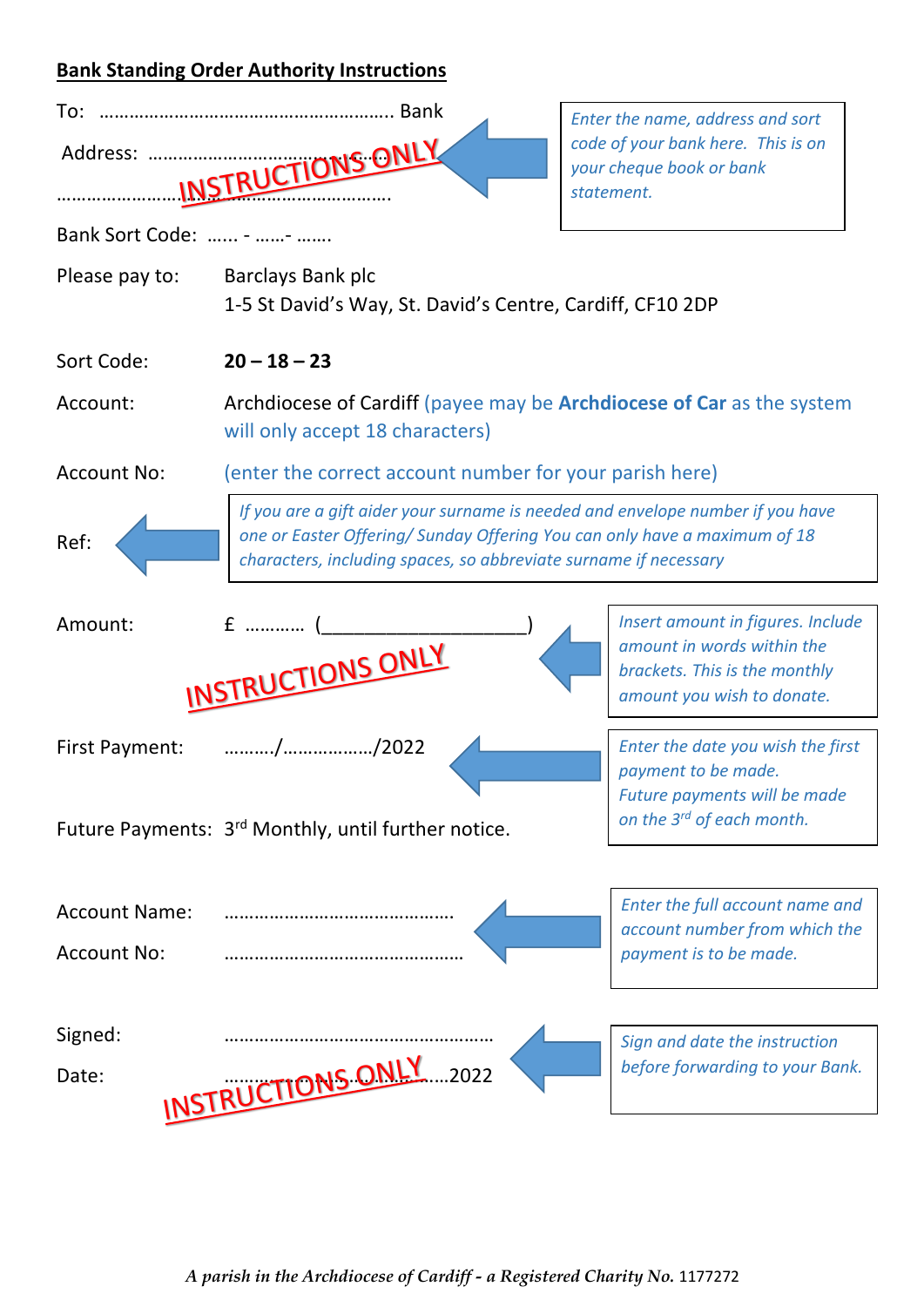## **Standing Order Mandate for the Parish of St Mary's Bridgend**



## **Please send this directly to your bank**

| Bank Sort Code:  -  - |                                                                                       |
|-----------------------|---------------------------------------------------------------------------------------|
| Please pay to:        | <b>Barclays Bank plc</b><br>1-5 St David's Way, St. David's Centre, Cardiff, CF10 2DP |
| Sort Code:            | $20 - 18 - 23$                                                                        |
| Account:              | Archdiocese of Cardiff, Parish of St Mary's, Bridgend.                                |
| <b>Account No:</b>    | 13017974                                                                              |
| Ref:                  |                                                                                       |
| Amount:               |                                                                                       |
|                       | First Payment: //2022                                                                 |
|                       | Future Payments: 3rd Monthly, until further notice.                                   |
|                       |                                                                                       |
| <b>Account Name:</b>  |                                                                                       |
| <b>Account No:</b>    |                                                                                       |
|                       |                                                                                       |
| Signed:               |                                                                                       |
| Date:                 |                                                                                       |